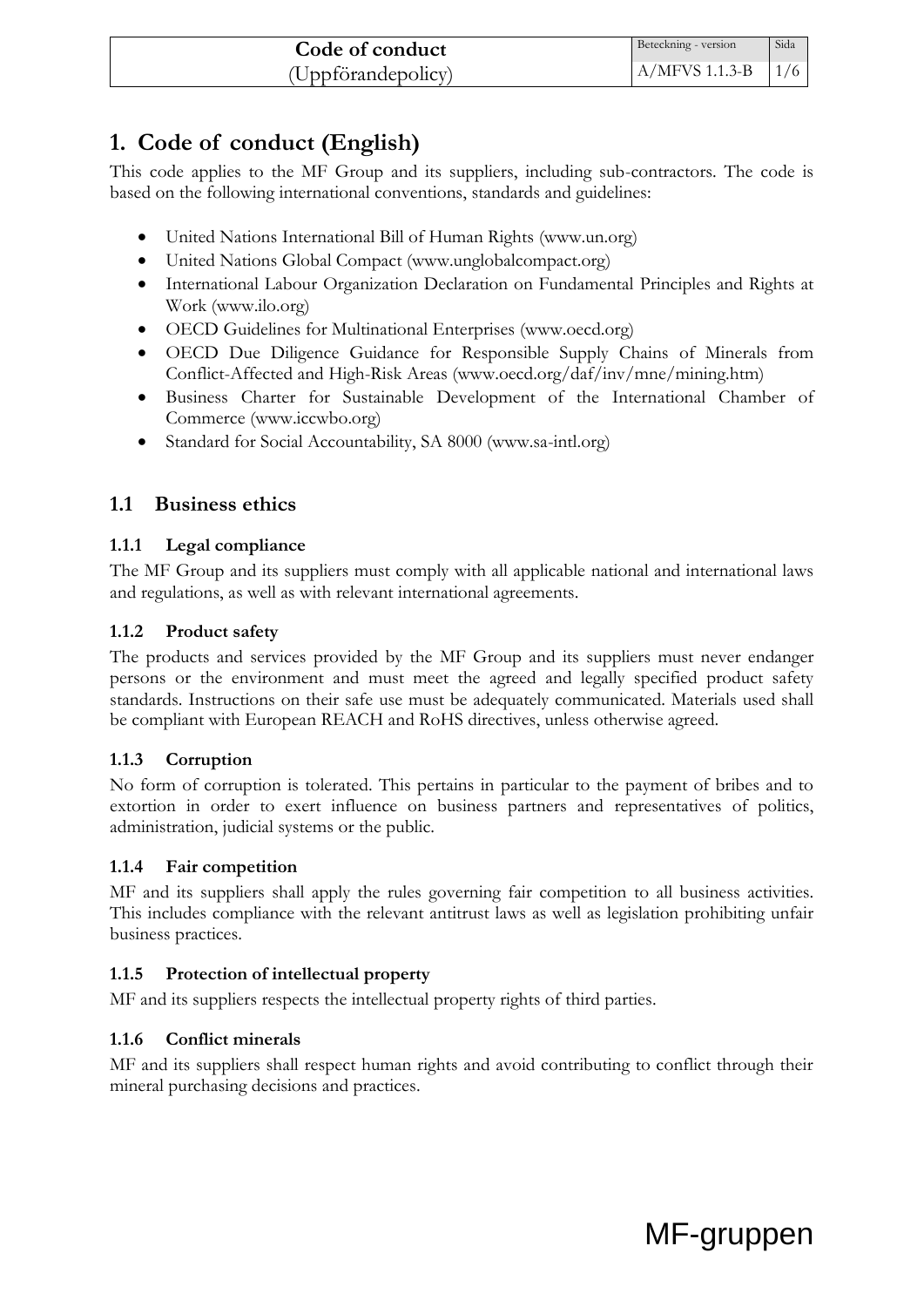# **1.2 Human rights**

# **1.2.1 Prohibition of child labor**

MF and its suppliers may not employ anyone under the age of 15. In countries where economic standards and educational facilities are less developed, the minimum age is 14 years and for light work 13 years. Dangerous work may only be performed by persons over the age of 18.

# **1.2.2 Prohibition of forced labor**

Any and all forced or compulsory labor is prohibited. MF and its suppliers may not require employees to hand over personal documents, such as identification card, passport or work permit, as a condition of employment.

## **1.2.3 Prohibition of discrimination**

Equal opportunity shall be afforded all employees in hiring, employment practices and remuneration. MF and its suppliers should not discriminate against anyone on the grounds of gender, age, ethnic origin, nationality, religion, sexual orientation, union affiliation or any type of disability.

## **1.2.4 Prohibition of disciplinary measures**

MF and its suppliers may not inflict corporal punishment or coercion of any kind on its employees. This is particularly true in the event that employees report in good faith business practices that violate national, international or internal regulations.

# **1.3 Socially responsible working conditions**

# **1.3.1 Safe and healthy workplaces**

Occupational safety and health protection should be provided as a minimum in the scope of the national regulations. MF and its suppliers must implement occupational health and safety guidelines and procedures and inform employees of these, in order to reduce or prevent accidents and occupational diseases.

# **1.3.2 Wages**

MF and its suppliers shall compensate employees adequately and in accordance with the legally or contractually stipulated minimum wages or in line with the industry standard. MF and its suppliers shall furthermore provide the social benefits to which the employee is entitled by law. Compensation is paid transparently, at regular intervals and in the legal means of payment. Illegal and unauthorized wage deductions as well as deductions in the form of disciplinary measures are not permissible.

# **1.3.3 Regulated working hours**

MF and its suppliers ensures that employees do not work more than the maximum number of hours legally prescribed or collectively agreed upon in the respective country or dictated by the industry standard. The maximum working requirement should not exceed 60 hours a week (including overtime). Overtime should be voluntary and compensated by MF and its suppliers according to applicable law. Employees are to be granted at least one day off following six consecutive workdays. Employees are furthermore entitled to a regular annual holiday.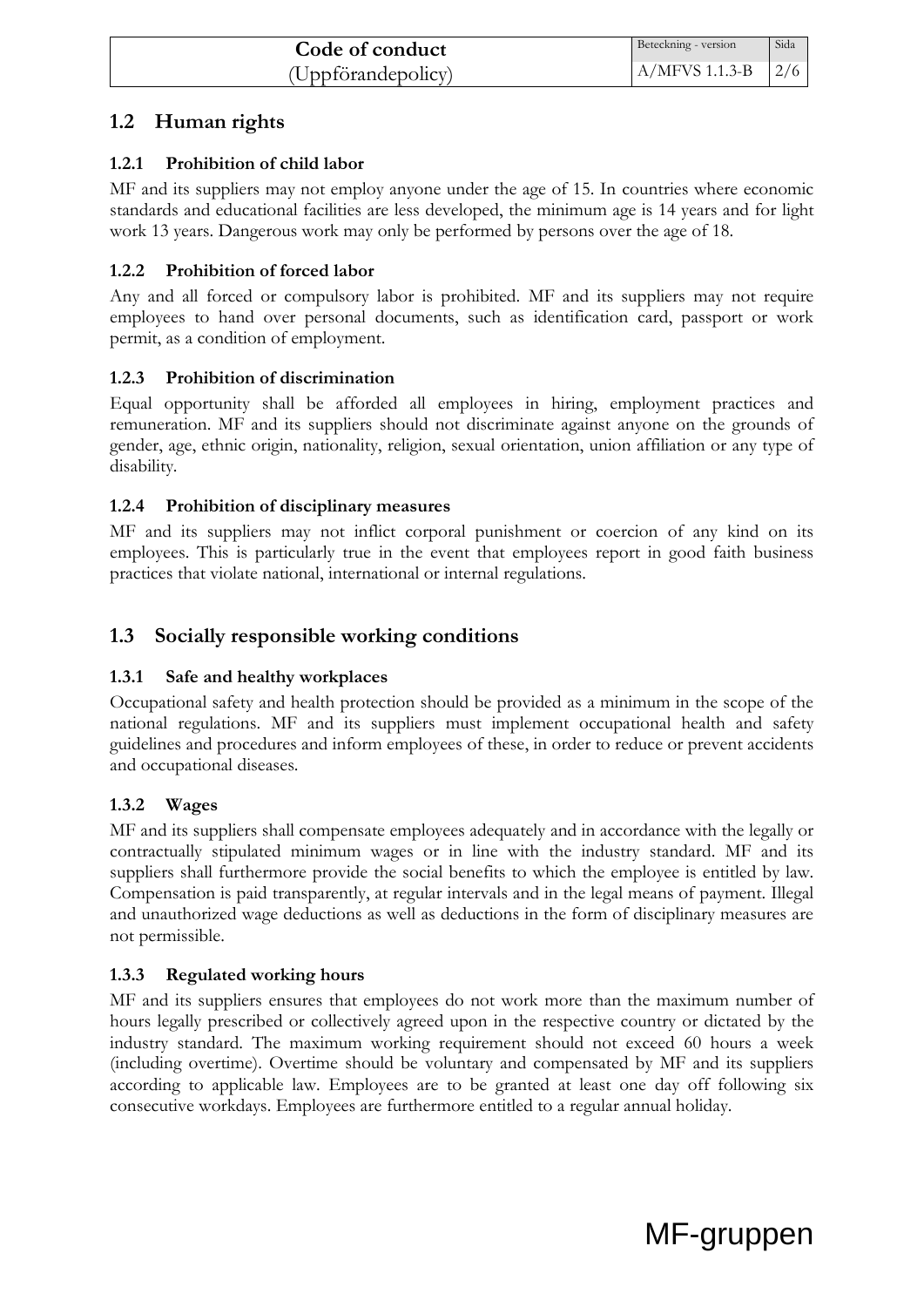| Code of conduct    | Beteckning - version | Sida |
|--------------------|----------------------|------|
| (Uppförandepolicy) | $A/MFVS$ 1.1.3-B     | 13/6 |

#### **1.3.4 Freedom of association and collective bargaining**

Employees have the right to bargain collectively and to organize themselves in labor unions. Should a labor union not be permitted in a country for political reasons, MF and its suppliers must facilitate independent alliances in another form. MF and its suppliers may not discriminate against worker representatives on the grounds of their function or against unionized workers because of their membership.

### **1.4 Management systems**

MF and its suppliers should establish management systems that adhere to the fundamental principles set forth in this document. The quality- and environmental policy available through MF's website shall be known and adhered to by MF and its suppliers. The MF Group shall give preference to Suppliers who actively operate a quality management system according to ISO 9001, an environmental management system according to ISO 14001, in addition to ISO 45001 for occupational health and safety, or other comparable systems.

## **1.5 Implementation and compliance**

Suppliers to MF may be requested to provide correct and comprehensive information required for an initial evaluation. Furthermore, suppliers shall make available all information necessary to verify compliance with the Code. Suppliers must report to the MF Group on any event and incident that could conflict with the principles of this document. The MF Group reserves the right to demand corrective measures in case of non-compliance with this document.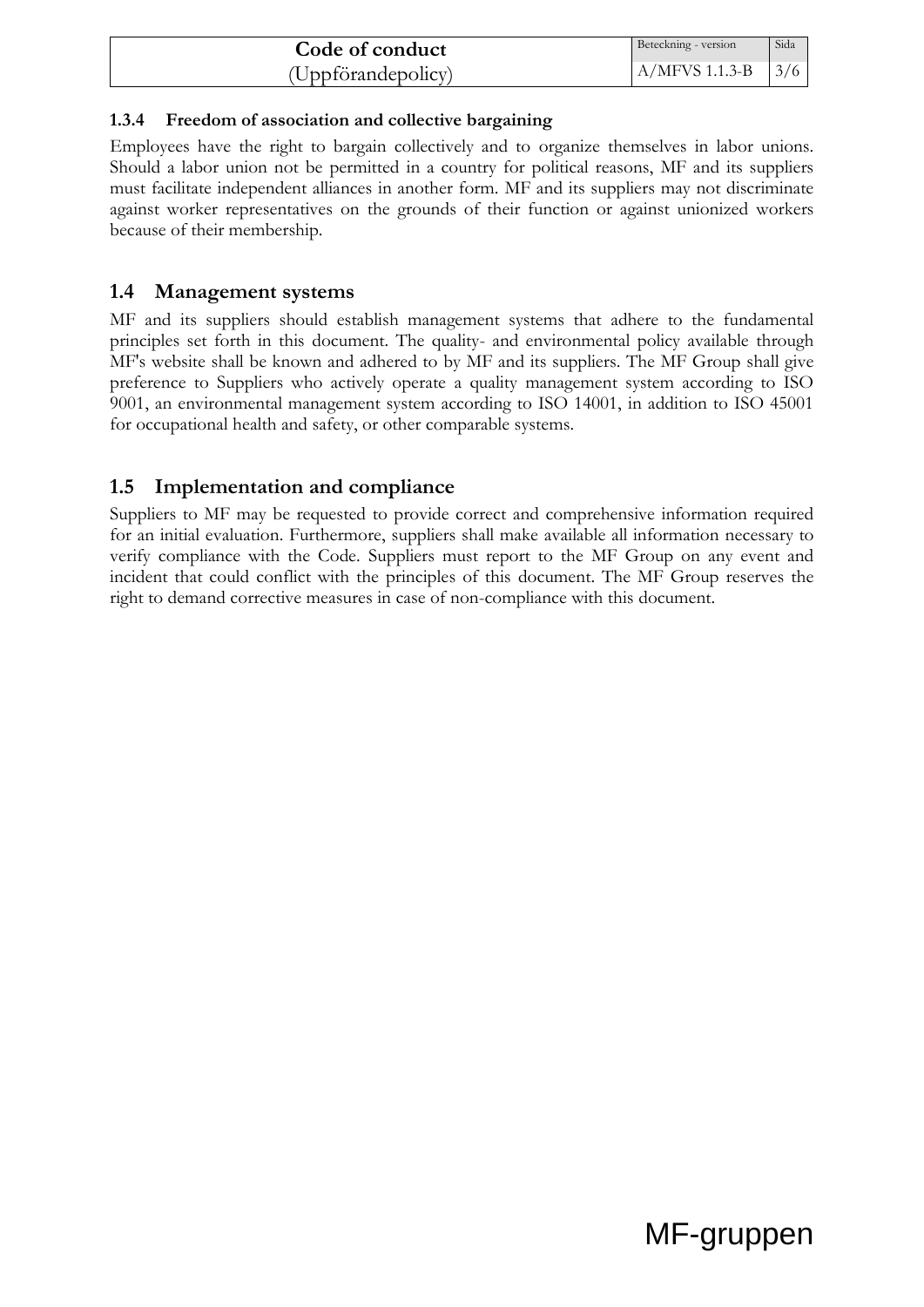| Code of conduct    | Beteckning - version | Sida |
|--------------------|----------------------|------|
| (Uppförandepolicy) | $A/MFVS$ 1.1.3-B     | 14/6 |

# **2. Uppförandepolicy (svenska)**

Denna policy gäller för MF -gruppen och dess leverantörer, inklusive underleverantörer. Policyn bygger på följande internationella konventioner, normer och riktlinjer:

- United Nations International Bill of Human Rights (www.un.org)
- United Nations Global Compact (www.unglobalcompact.org)
- International Labour Organization Declaration on Fundamental Principles and Rights at Work (www.ilo.org)
- OECD Guidelines for Multinational Enterprises (www.oecd.org)
- OECD Due Diligence Guidance for Responsible Supply Chains of Minerals from Conflict-Affected and High-Risk Areas (www.oecd.org/daf/inv/mne/mining.htm)
- Business Charter for Sustainable Development of the International Chamber of Commerce (www.iccwbo.org)
- Standard for Social Accountability, SA 8000 (www.sa-intl.org)

# **2.1 Affärsetik**

#### **2.1.1 Lagefterlevnad**

MF-gruppen och dess leverantörer måste arbeta i enlighet med alla gällande nationella och internationella lagar och förordningar, samt med relevanta internationella avtal.

#### **2.1.2 Produktsäkerhet**

De produkter och tjänster som tillhandahålls av MF-gruppen och dess leverantörer får aldrig äventyra människor eller miljö, och måste uppfylla överenskomna och lagligt fastställda normer för produktsäkerhet. Anvisningar om säker användning måste meddelas korrekt. Material som används ska överensstämma med EUs REACH och RoHS-direktiv, om inte annat har överenskommits.

#### **2.1.3 Korruption**

Ingen form av korruption tolereras. Detta gäller i synnerhet utbetalning av mutor samt utpressning i syfte att utöva inflytande på affärspartners och företrädare för politik, förvaltning, rättssystem eller allmänheten.

#### **2.1.4 Rättvis konkurrens**

MF och dess leverantörer ska tillämpa regler för rättvis konkurrens inom samtliga verksamheter. Detta inkluderar överensstämmelse med de tillämpliga antitrustlagar samt lagstiftning om förbud mot otillbörliga affärsmetoder.

#### **2.1.5 Skydd av immateriella rättigheter**

MF och dess leverantörer respekterar immateriella rättigheter för tredje part.

### **2.1.6 Konfliktmineraler**

MF och dess leverantörer ska respektera mänskliga rättigheter och inte bidra till konflikter genom sina beslut om inköp och hantering av mineraler.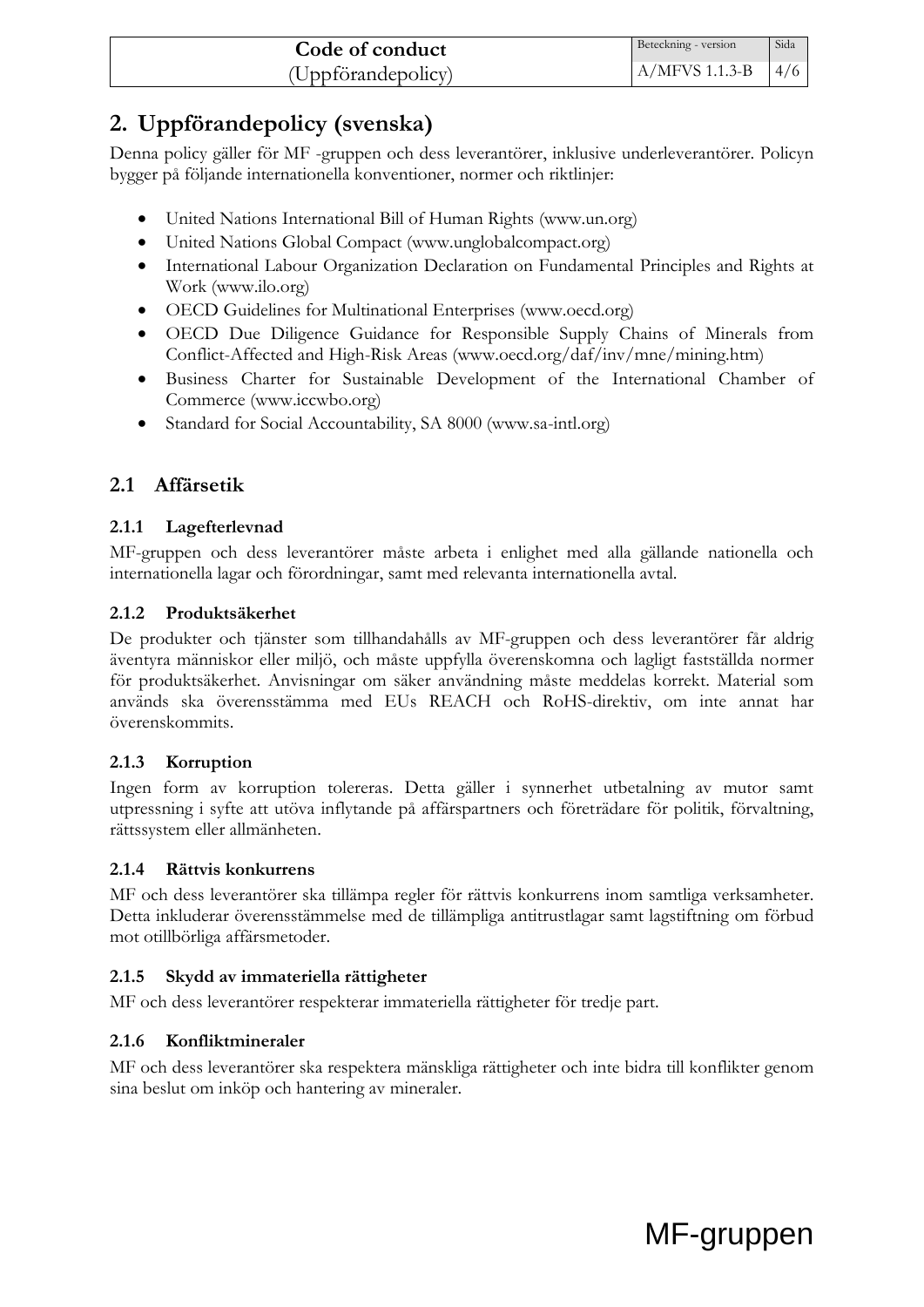# **2.2 Mänskliga rättigheter**

### **2.2.1 Förbud mot barnarbete**

MF och dess leverantörer får inte anställa någon under 15 år. I länder där ekonomiska normer och skolor är mindre utvecklade, är minimiåldern 14 år och för lätt arbete 13 år. Farligt arbete får endast utföras av personer över 18 års ålder.

### **2.2.2 Förbud mot tvångsarbete**

All tvångsarbete är förbjudet. MF och dess leverantörer får inte kräva att anställda lämnar över personliga dokument såsom ID-kort, pass eller arbetstillstånd, som ett villkor för anställning.

## **2.2.3 Förbud mot diskriminering**

Jämställdhet ska tillämpas vid anställning, praktikarbete och ersättningar/vikariat. MF och dess leverantörer ska inte diskriminera någon på grund av kön, ålder, etniskt ursprung, nationalitet, religion, sexuell läggning, facklig tillhörighet eller någon typ av funktionshinder.

## **2.2.4 Förbud mot disciplinära åtgärder**

MF och dess leverantörer får inte utöva aga, fysiskt våld eller tvång av något slag mot sina anställda. Detta gäller särskilt i fall att då anställda i god tro rapporterar om händelser som bryter mot nationella, internationella eller interna regelverk.

# **2.3 Socialt ansvarsfulla arbetsförhållanden**

## **2.3.1 Säkra och hälsosamma arbetsplatser**

Arbetarskydd och hälsa bör erbjudas som ett minimum inom tillämpningsområdet för nationella bestämmelser. MF och dess leverantörer måste införa föreskrifter och procedurer för hälsa och säkerhet och informera de anställda om dessa, i syfte att minska eller förhindra olyckor och arbetssjukdomar.

# **2.3.2 Löner**

MF och dess leverantörer ska kompensera sina anställda adekvat och i enlighet med rättsligt eller avtalsmässigt fastställda minimilöner eller i linje med branschstandard. MF och dess leverantörer ska dessutom tillhandahålla de sociala förmåner som arbetstagaren har rätt till enligt lag. Ersättning ska lämnas med transparens, med jämna mellanrum och i rättsliga betalningsmedel. Olagliga och otillåtna löneavdrag samt avdrag i form av disciplinära åtgärder är inte tillåtna.

### **2.3.3 Reglerad arbetstid**

MF och dess leverantörer garanterar att de anställda inte arbetar mer än det maximala antalet timmar som lagstadgats eller kollektivt överenskommits i respektive land eller dikteras av branschstandard. Den maximalt krävda arbetstiden bör inte överstiga 60 timmar per vecka (inklusive övertid). Övertid ska vara frivillig och kompenseras av MF och dess leverantörer enligt tillämplig lag. Anställda ska beviljas minst en ledig dag efter sex arbetsdagar. Anställda har dessutom rätt till en årlig semester.

### **2.3.4 Föreningsfrihet och kollektiva förhandlingar**

Anställda har rätt att förhandla kollektivt och att organisera sig i fackföreningar. Om en fackförening inte skulle vara tillåten i ett land av politiska skäl, måste MF och dess leverantörer underlätta oberoende allianser i annan form. MF och dess leverantörer får inte diskriminera